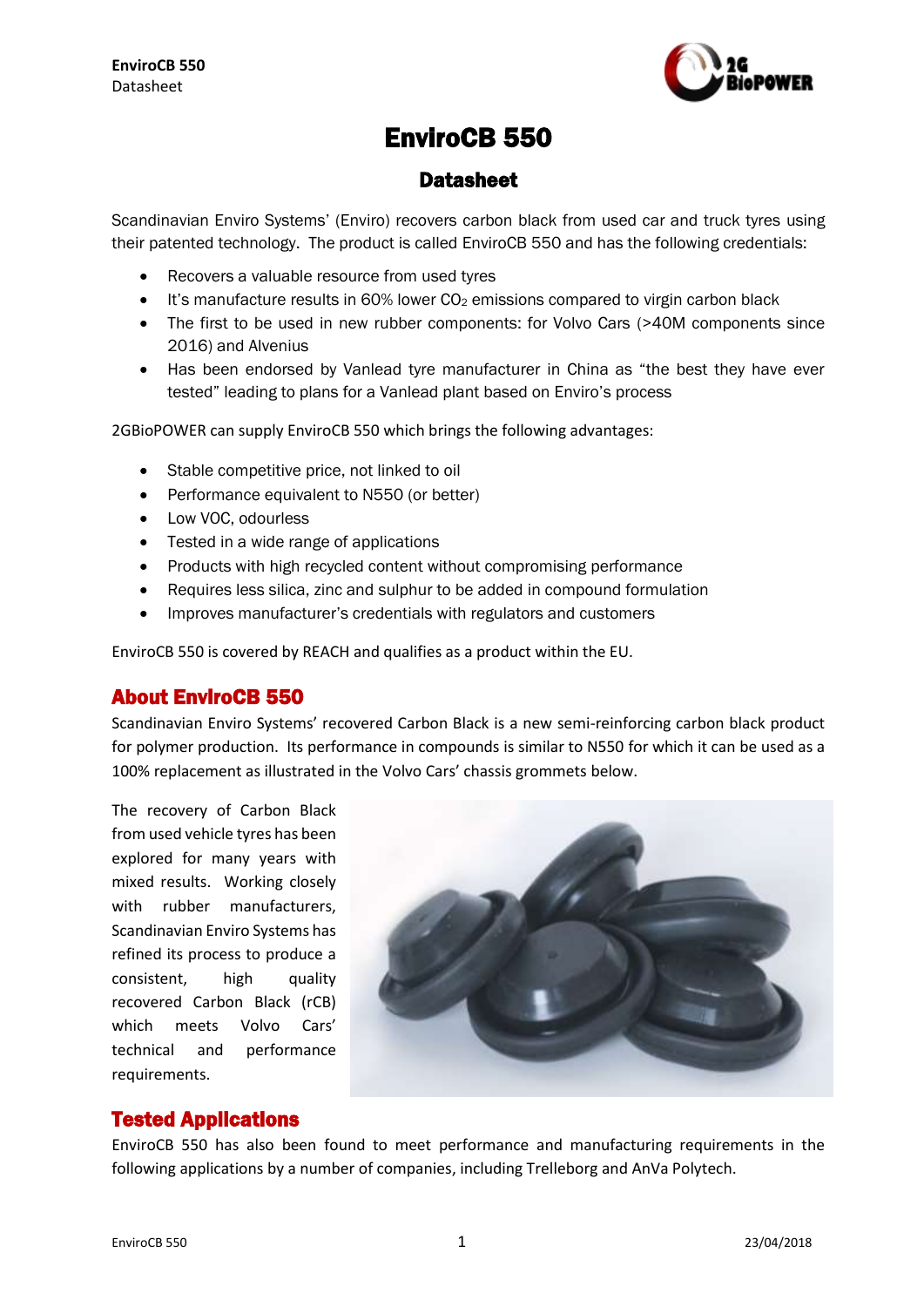

- Vehicle Chassis Grommets 100% EnviroCB 550
- Calendering 50% EnviroCB 550 / 50% virgin CB.
- Rail shock absorbers 100% EnviroCB 550

It can also be used as a substitute for N660 in many applications.

Applications may employ EnviroCB 550 as a 100% substitute, but others may require slight changes of the compound recipe – as in the Calendering example above where a partial replacement worked well.

## Technical Summary

EnviroCB 550 is a new semi-reinforcing carbon product for polymer production. Its performance in compounds is similar to N550, although its measured properties do differ:

| Property                                                                         | Specification | <b>Test Method</b> |
|----------------------------------------------------------------------------------|---------------|--------------------|
| BET Surface area, m <sup>2</sup> /g                                              | 64-66         | <b>ASTM D-6556</b> |
| STSA, $m^2/g$                                                                    | 54-58         | <b>ASTM D-6556</b> |
| Oil Absorption Number, m <sup>3</sup> /kg                                        | 90-105        | <b>ASTM D-2414</b> |
| Pellets hardness (average), g                                                    | < 60          | <b>ASTM D-5230</b> |
| Pour Density, kg/m <sup>3</sup>                                                  | 430-490       | <b>ASTM D-1513</b> |
| Sieve residue 325 mesh, %                                                        | ${}_{0.01}$   | <b>ASTM D-1514</b> |
| Transmittance of toluene extract, %                                              | > 95          | <b>ASTM D-1618</b> |
| pH                                                                               | $6-8$         | <b>ASTM D-1512</b> |
| Moisture content, %                                                              | < 0.7         | <b>ASTM D-1509</b> |
| Ash content, %                                                                   | $\leq 9$      | ASTM D-1506 **     |
| Sulphur content, %                                                               | $2.0 - 3.0$   | <b>ASTM D-1619</b> |
| **Excluding silica and zinc. Silica content (SiO2) 5-9%. Zinc content (ZnO) 4-7% |               |                    |

# Pricing

EnviroCB 550 is competitively priced, even when a low cost in oil drives the price of virgin CB down. When oil prices are high, EnviroCB 550 will be extremely competitive as production costs are not directly linked to oil.

## How is it produced?

Enviro's process is called Carbonization by Forced Convection, and pyrolyses shredded car tyres using a hot gas. This ensures a consistent fine carbon with very low volatile content. The carbon is separated from the metal, milled and beaded using conventional processes. The resulting product comprises the original carbon in the tyres, plus inert additives and fillers. The additives include silica, zinc and sulphur. It has been found that less zinc is required in compound formulation, whereas the sulphur is inert. In principle the silica could be re-activated.

## Green House Gas Savings

The tyres used in the production of EnviroCB 550 would typically be burned in cement kilns and power stations. However these applications place as much importance on the disposal of tyres for a fee (so